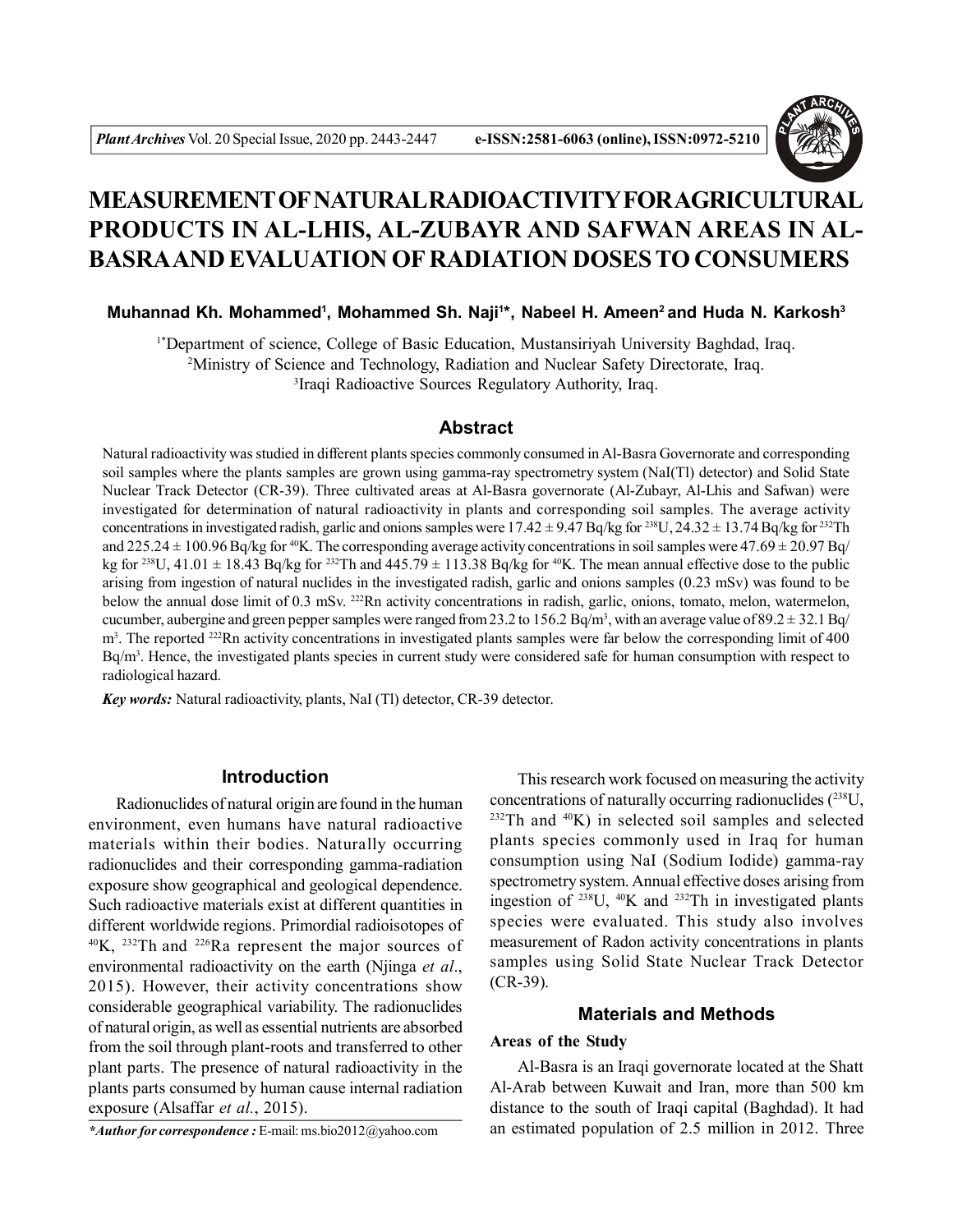

**Fig. 1:** Investigated areas at Al-Basra Governorate.

agricultural areas at Al-Basra governorate were investigated for environmental radioactivity in plants and soil samples, namely: Al-Zubayr, Safwan and Al-Lhis (Fig. 1).

## **Sampling**

Total of 3 of surface soil and 12 plants samples were collected in 2018 for gamma-ray spectroscopy analysis from investigated areas shortly before harvest. The various plants species considered are: radish, garlic and onions. 20 plants samples were collected randomly from investigated locations in the Al-Basra Governorate for <sup>222</sup>Rn activity measurement. Radish, garlic, onions, tomato, melon, watermelon, cucumber, aubergine and



**Fig. 2:** Sample in container.

green pepper samples were chosen for present study since these plants species are the most popular food to Al-Basra and Iraqi people. The samples labeled with unique codes were transferred into polyethylene bags, washed carefully with tap water and dried on trays for a period of 7 days before they were placed in labeled polyethylene bags to the laboratory for analysis. The three surface soil samples (depth: 10 cm) were collected by using trowel, then labeled and placed in plastic bags.

The plants and soil samples were adequately dried at the analytical laboratory using electric oven at temperature of  $110^{\circ}$ C for 1 hour to remove the humidity, then crushed to fine powder and filtered using a sieve of 2 mm mesh size in order to obtain uniform sample matrix. The samples were then transferred into cylindrical plastic containers of known weight. The weight of the container and the sample were measured using micro-balance. The weight of the sample was calculated through subtracting the weight of the empty container from the weight of the sample and the container. The outer portion of the plastic container lid was then coated with tape to avoid or at less minimize escape of radon gas  $(^{222}Rn)$ . The sealed containers were then kept for a period of 30 days to attain secular equilibrium between <sup>226</sup>Ra and its progeny in the uranium decay series (Njinga *et al*., 2015).

#### **Radiometric Analysis of the Samples**

Gamma-ray spectrometry system was used for the measurement of activity concentrations. The detector assembly used consisted of a  $7.62 \times 7.62$  cm NaI(Tl) detector, housed in a 6 cm thick lead-shield, cadmiumlined assembly with copper sheets for the minimization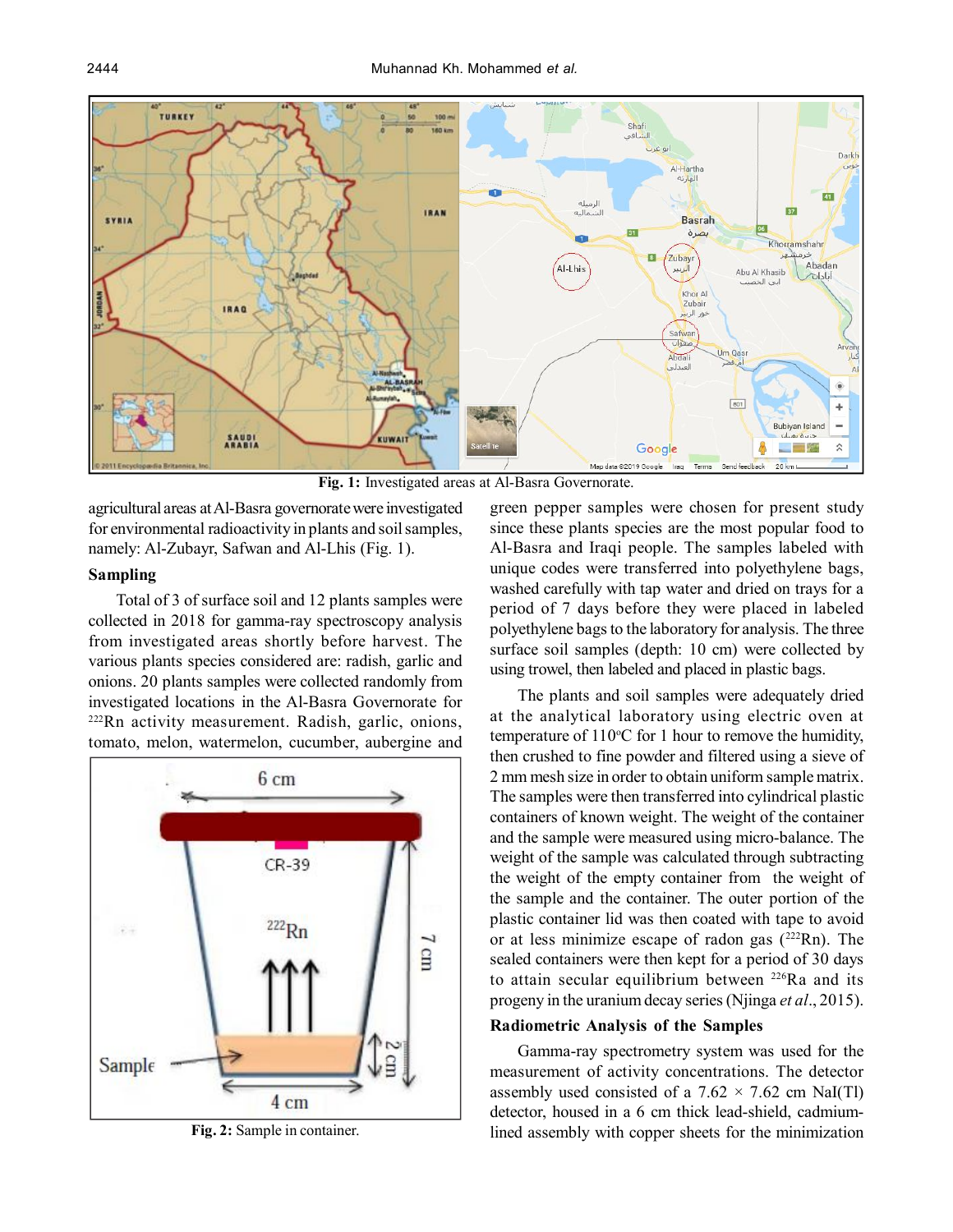



of background radiation. The entire assembly was connected to computer-based Multichannel Analyzer (MCA) card system programmed used for the spectra analysis and data acquisition. The activity concentrations of gamma-emitting radionuclides in the soil and plants samples were estimated using the following expression (Njinga *et al*., 2015):

$$
C_i = \frac{N_i}{I_{\gamma} \times \varepsilon \times M \times T} \qquad \qquad \dots 1
$$

where  $C_i$  is the activity concentration of a certain radionuclide (Bq/kg),  $N_i$  is the net peak area count of the sample (background subtracted), ε is the absolute efficiency of the detector,  $I_{\gamma}$  is the emission probability of a specific energy photo-peak, T is the counting time (3600 s) and M is the weight of the sample (kg). The activity concentrations of <sup>238</sup>U and <sup>232</sup>Th were estimated by the gamma-lines of their progeny:  $^{208}$ Tl (2614 KeV) and  $^{214}$ Bi (1760 KeV), respectively. The activity concentrations of  $^{40}$ K were estimated from gamma line (1460 KeV).

A CR-39 detector (chemical composition  $C_{12}H_{18}O_7$ , density 1.32  $g/cm^3$ , thickness 200  $\mu$ m, area 1 cm<sup>2</sup>) was used for measuring radon levels in soil and investigated plants samples. 100 gram of plants and 1 kg of soil samples were placed into the container and then sealed for 60 days as shown in fig. 2. These detectors were placed at the closed top end of a plastic cup of diameter (4 cm), length (7 cm) and volume (130 mL). The CR-39 detectors were etched in sodium hydroxide (NaOH) solution (Hady *et al.*, 2016) in water bath (type Labsco) at  $65^{\circ}$ C for 2.5 hours. The numbers of tracks per unit area were then counted using an optical microscope (type Motic) of 100X magnification power. Radon activity concentration  $(C_{Rn})$ in  $(Bq/m<sup>3</sup>)$  for plants samples was calculated using the following expression (Hady *et al*., 2016):

$$
C_{\text{Rn}} = \frac{\rho}{K \times t} \qquad \qquad \dots 2
$$

where  $\rho$  is the radon track density  $(\text{track/cm}^2)$ , K is the calibration factor  $(0.0092$  track/cm<sup>2</sup>)/(Bq hr m<sup>-3</sup>) and t is the exposure time (60 days, 1440 hr).

#### **Dose Assessment**

The Mean Annual Committed Effective Dose (MACED in mSv/y) for intake of radionuclides in the plants species investigated in the current study was calculated using the following expression (Njinga *et al*., 2015; Larbi *et al*., 2013):

$$
MACED = C_i \times DCF_i \times A \qquad \dots 3
$$

where  $C_i$  is the activity concentration of radionuclide i in plant (Bq/kg),  $\text{DCF}_i$  is the dose conversion coefficient for ingestion (4.5  $\times$  10<sup>-5</sup>, 2.3  $\times$  10<sup>-4</sup> and 6.2  $\times$  10<sup>-6</sup> mSv / Bq for  $238$ U,  $232$ Th and  $40K$  respectively for an adult) (Njinga *et al*., 2015; UNSCEAR, 2000) and A is the consumption rate of plants (27.9 gram per capita per day, equivalent to 10.18 kg per capita per year (Van *et al.*, 2018)).

#### **Results and Discussion**

The activity concentrations of natural radionuclides in radish, garlic and onions commonly used in Iraq have been estimated and listed in table 1. As shown in table 1, the activity concentrations of  $40K$  in the investigated plants species ranged from  $88.76 \pm 4.61$  Bq/Kg to  $382.64 \pm 1.61$ 3.66 Bq/Kg with mean value of  $225.24 \pm 100.96$  Bq/Kg. The greatest activity concentration of <sup>40</sup>K was found in garlic roots sampled from Safwan area while garlic leaves sampled from Al-Zubayr area had the lowest activity concentration. <sup>238</sup>U activity concentrations varied from  $4.32 \pm 1.12$  Bq/Kg to  $31.72 \pm 2.61$  Bq/Kg with mean value of  $17.42 \pm 9.47$  Bq/Kg. The lowest concentration was found in garlic roots sampled from Al-Zubayr area while the greatest concentration was recorded for onions roots sampled from Safwan area. For the activity concentrations of <sup>232</sup>Th, it ranges from  $6.78 \pm 1.42$  Bq/ Kg to  $47.66 \pm 3.24$  Bq/Kg, with an average value of  $24.32 \pm 13.74$  Bq/Kg. The lowest activity concentration was recorded for garlic leaves sampled from Al-Zubayr area, while the highest activity concentration was recorded for onions roots sampled from Safwan area. Based on the results listed in table 1, the activity concentrations of  $40$  K were relatively high in all the investigated plants samples followed almost by  $232$  Th. <sup>238</sup>U was generally low across the three analyzed plants. Generally, it was noticed that roots of each studied plant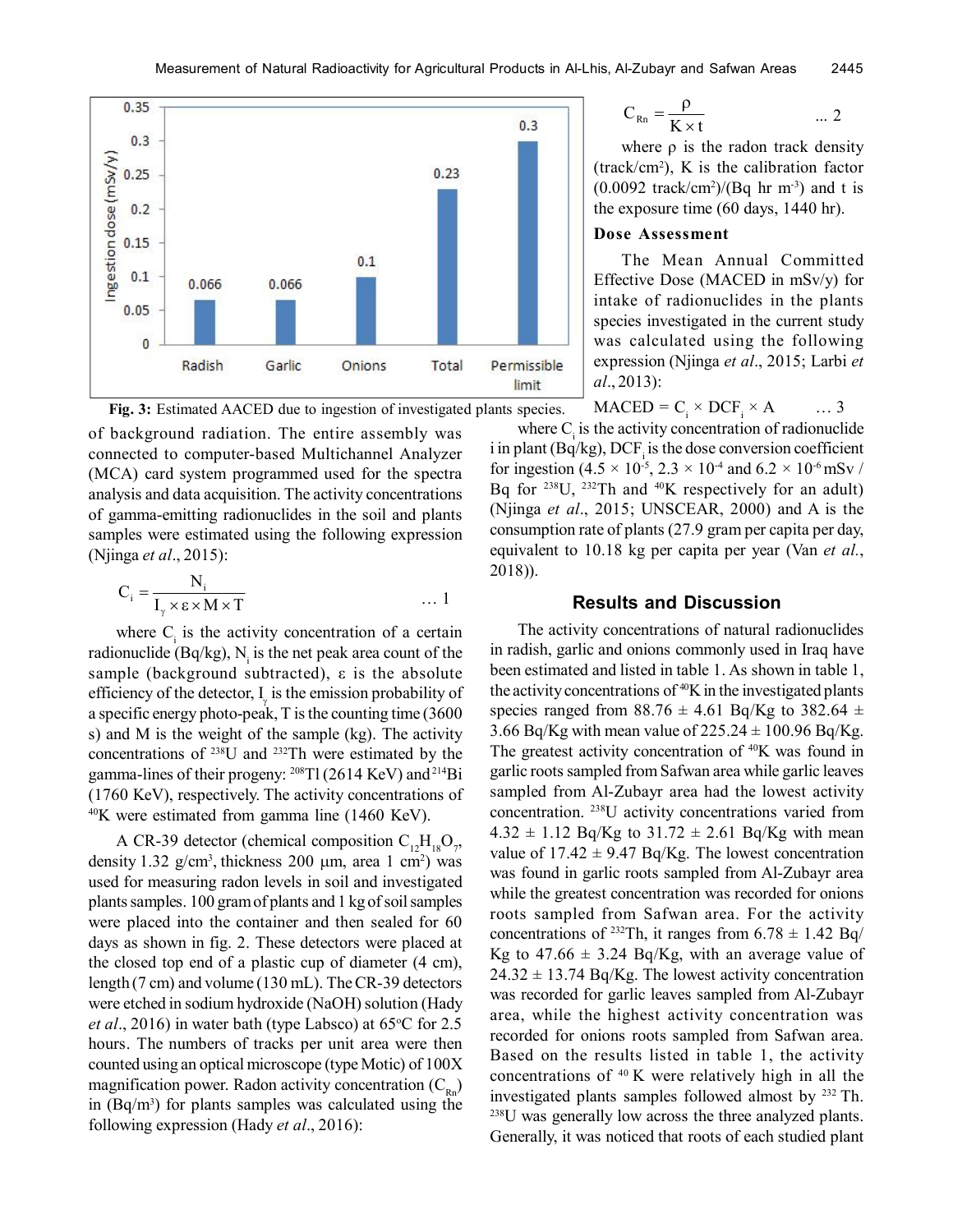| <b>Agricultural</b>  | <b>Sampling</b> | <b>Activity concentration (Bq/kg)</b> |                   |                     |
|----------------------|-----------------|---------------------------------------|-------------------|---------------------|
| product              | <b>location</b> | $^{238}$ U                            | $232$ Th          | 40 <sub>K</sub>     |
| Radish roots         | Al-Zubayr       | $17.61 \pm 1.02$                      | $24.62 \pm 0.87$  | $287 \pm 3.22$      |
| Radish leaves        | Al-Zubayr       | $6.67 \pm 0.45$                       | $16.72 \pm 2.21$  | $120.12 \pm 5.21$   |
| Garlic roots         | Al-Zubayr       | $4.32 \pm 1.12$                       | $9.69 \pm 1.78$   | $96.91 \pm 2.45$    |
| Garlic leaves        | Al-Zubayr       | $4.62 \pm 0.87$                       | $6.78 \pm 1.42$   | $88.76 \pm 4.61$    |
| Onions roots         | Al-Lhis         | $23.32 \pm 3.37$                      | $30.08 \pm 2.11$  | $296.12 \pm 10.12$  |
| Onions leaves        | Al-Lhis         | $16.92 \pm 2.41$                      | $14.27 \pm 3.17$  | $210.4 \pm 7.61$    |
| Garlic roots         | Al-Lhis         | $19.11 \pm 3.62$                      | $16.76 \pm 0.76$  | $292.76 \pm 2.07$   |
| Garlic leaves        | Al-Lhis         | $8.76 \pm 1.22$                       | $11.86 \pm 1.78$  | $232 \pm 4.22$      |
| Onions roots         | Safwan          | $31.72 \pm 2.61$                      | $47.66 \pm 3.24$  | $367.22 \pm 4.61$   |
| Onions leaves        | Safwan          | $24.62 \pm 4.5$                       | $38.79 \pm 2.08$  | $161.32 \pm 8.66$   |
| Garlic roots         | Safwan          | $29.64 \pm 4.11$                      | $42.76 \pm 3.42$  | $382.64 \pm 3.66$   |
| Garlic leaves        | Safwan          | $21.73 \pm 2.33$                      | $31.96 \pm 2.34$  | $167.72 \pm 5.22$   |
| Average $\pm \sigma$ |                 | $17.42 \pm 9.47$                      | $24.32 \pm 13.74$ | $225.24 \pm 100.96$ |
| Minimum $\pm \sigma$ |                 | $4.32 \pm 1.12$                       | $6.78 \pm 1.42$   | $88.76 \pm 4.61$    |
| Maximum $\pm \sigma$ |                 | $31.72 \pm 2.61$                      | $47.66 \pm 3.24$  | $382.64 \pm 3.66$   |

**Table 1:** Results of radioactivity measurement for plants samples using gammaray spectrometry system (NaI (Tl) detector).

show relatively higher activity concentrations for investigated natural radionuclides than the leaves of the same plant. Data shown in table 1 clearly indicate that the activity concentrations of natural radionuclides in investigated plants samples varies considerably from sample to sample, which could be due to the difference in the level of radionuclides activity concentrations in the soil where the samples are grown or due to the difference in the mechanism of radionuclides adsorption and transmission to plants samples under study. On the basis of the analytical results presented in this study and as reported in some previous similar studies (Alsaffar *et al*., 2015; Hady *et al*., 2016), it was concluded that there are differences in the degree of transportation of radionuclides from soil to plants depending upon physiological characteristics of the plants and the radionuclides itself. These analytical results also indicated that the uptake of the investigated natural radionuclides depend on plants compartments, reflecting their mobility and accumulation in each plant part.

Results of measurements of activity concentrations **Table 2:** Results of radioactivity measurement for soil samples using gamma-ray spectrometry system (NaI (Tl) detector).

| <b>Sampling</b>      | <b>Activity concentration (Bq/kg)</b> |                   |                     |
|----------------------|---------------------------------------|-------------------|---------------------|
| location             | $238$ <sup>T</sup>                    | $232$ Th          | 40 <sub>K</sub>     |
| Al-Zubayr            | $30.96 \pm 3.22$                      | $20.72 \pm 1.72$  | $340.76 \pm 4.77$   |
| Al-Lhis              | $40.91 \pm 0.72$                      | $45.61 \pm 2.82$  | $430.61 \pm 11.44$  |
| Safwan               | $71.22 \pm 2.32$                      | $56.72 \pm 3.72$  | $566 \pm 8.66$      |
| Average $\pm \sigma$ | $47.69 \pm 20.97$                     | $41.01 \pm 18.43$ | $445.79 \pm 113.38$ |
| Minimum              | $30.96 \pm 3.22$                      | $20.72 \pm 1.72$  | $340.76 \pm 4.77$   |
| Maximum              | $71.22 \pm 2.32$                      | $56.72 \pm 3.72$  | $566 \pm 8.66$      |

of natural radionuclides (<sup>238</sup>U, <sup>232</sup>Th and <sup>40</sup>K) in analyzed soil samples sampled from Al-Zubayr, Al-Lhis and Safwan areas are listed in table 2. The mean activity concentrations of <sup>238</sup>U, <sup>232</sup>Th and <sup>40</sup>K were recorded to be  $47.69 \pm 20.97$ ,  $41.01 \pm 18.43$  and  $445.79 \pm 113.38$  Bq/ kg, respectively. Analytical results for  $238$ U,  $232$ Th and  $40$ K in soil samples are compared with worldwide mean values (35, 30 and 400 Bq/kg [6, 8], respectively). Generally, <sup>238</sup>U , <sup>232</sup>Th and <sup>40</sup>K in investigated soil samples showed average activity concentration values higher than worldwide average activity concentrations. However, the presented results indicate that the studied areas are situated in an area of normal background radioactivity.

The mean annual committed effective dose (MACED) was estimated using Eq. 3 to be ranged from 0.023 mSv/y for consumption of garlic to 0.14 mSv/y for the consumption of onion with an average of 0.079 mSv/y. Total dose from ingestion of radish, onion and garlic was estimated in Fig. 3 to be 0.23 mSv/y. The total MACED arising from ingestion of the naturally occurring radionuclides in the investigated plant is less than the world mean annual committed effective dose limit of 0.3 mSv for intake of natural radionuclides specified in the UNSCEAR, 2000 report (Njinga *et al.*, 2015; UNSCEAR, 2000).<sup>40</sup>K, <sup>232</sup>Th and <sup>238</sup>U contributed about 19.3, 71.3 and 9.4% of the total estimated dose, respectively.

From table 3, it was found that  $222Rn$  activity concentrations in plants samples varies from a minimum value of 23.2  $Bq/m<sup>3</sup>$  for green pepper sampled from Al-Zubair area to a maximum value of  $156.2$  Bq/m<sup>3</sup> for watermelon sampled from Safwan area. It was noticed that <sup>222</sup>Rn activities are clearly different in the investigated plants species collected from various places. <sup>222</sup>Rn activity concentration values for all investigated plants samples were lower than the natural limits for public (400 Bq/m<sup>3</sup> ) given by the ICRP (International Commission on Radiological Protection) (Hady *et al*., 2016; ICRP, 1987).

Table 4 presents <sup>222</sup>Rn activity concentrations for soil samples collected from different areas in Al-Basra Governorate. Analytical data listed in table 4 show that the lowest value of <sup>222</sup>Rn activity concentration was found in Al-Zubayr area sample, which was  $(511.2 \text{ Bq/m}^3)$ , while the highest value was found in Safwan area sample, having value of  $726.6 \text{ Bq/m}^3$ .